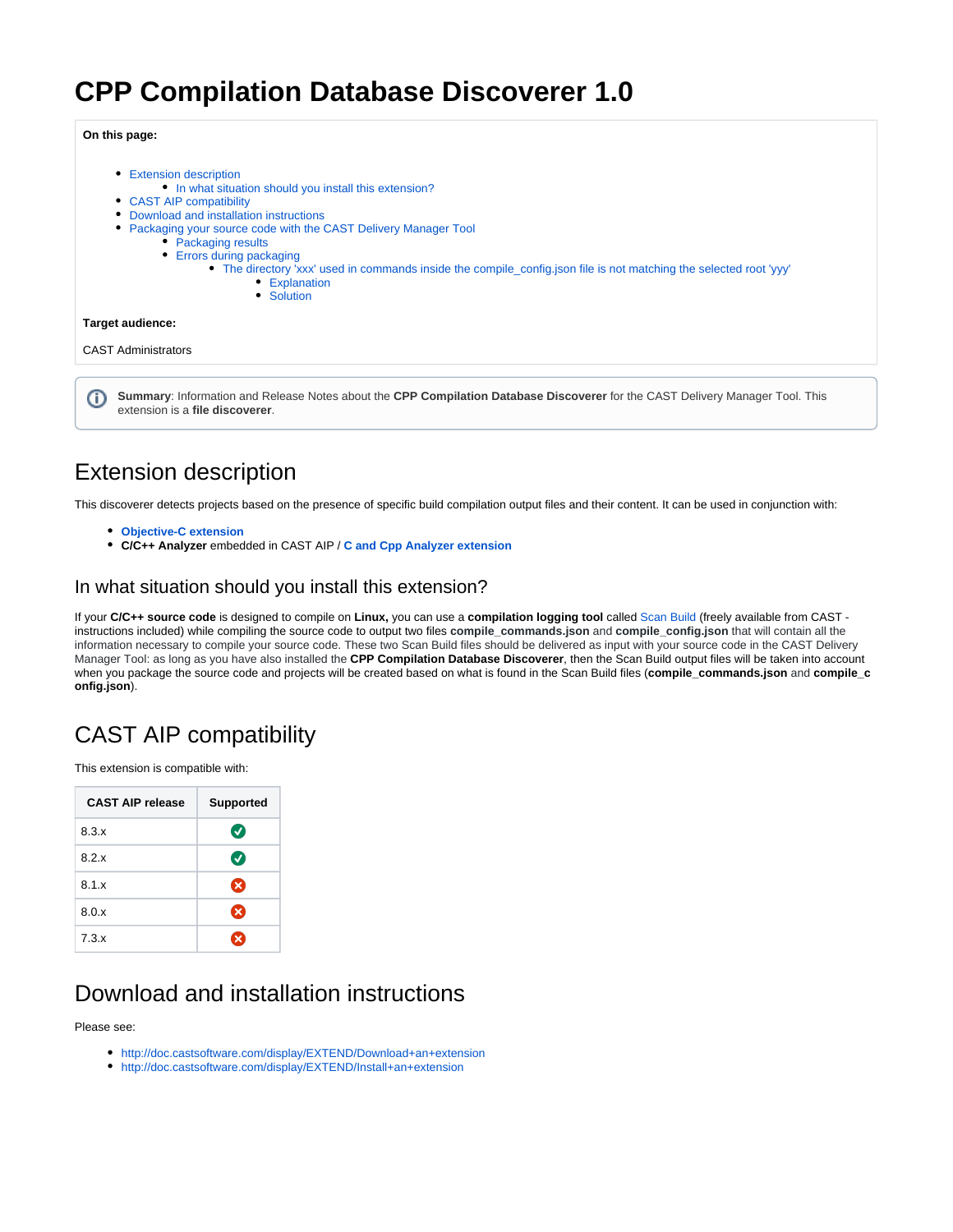Δ

This extension contains a **File discoverer** and you should take note of the specific instructions in the installation guide that explains how to package your source code with the CAST Delivery Manager Tool when you have an **existing Version**.

The latest [release status](https://doc.castsoftware.com/display/EXTEND/Release+types) of this extension can be seen when downloading it from the CAST Extend server.

## <span id="page-1-0"></span>Packaging your source code with the CAST Delivery Manager Tool

When you use the CAST Delivery Manager Tool to package the source code, please ensure that you tick the following option in the CAST Delivery Manager Tool to activate the extension:

| Package configuration<br>Package content                                                                                                                                                                                                                                                                                      |  |  |
|-------------------------------------------------------------------------------------------------------------------------------------------------------------------------------------------------------------------------------------------------------------------------------------------------------------------------------|--|--|
| This tab allows you to define what source code will be extracted                                                                                                                                                                                                                                                              |  |  |
| Where is your source code?                                                                                                                                                                                                                                                                                                    |  |  |
| Is the source code deployed in a speci<br>c folder in the devel                                                                                                                                                                                                                                                               |  |  |
| Which project should we take into account for the analysis?                                                                                                                                                                                                                                                                   |  |  |
| In this configuration section, you can filter the list of projects th<br>By default all projects found are included.                                                                                                                                                                                                          |  |  |
| $\blacktriangledown$ Type of projects to discover in the package                                                                                                                                                                                                                                                              |  |  |
| Specify the project types that the CAST Delivery Manager Tool<br>This is particularly useful for situations where your Source Cod<br>♦ Project types discovered<br>Power Builder project<br>Eclipse no nature project<br>Visual Basic.NET project<br>Visual C# project<br>ASP.Net Web Site<br>Visual Basic 6 project<br>V ASP |  |  |
| C/C++ Compilation Database project                                                                                                                                                                                                                                                                                            |  |  |
| V Visual C++ 2010-2012 project                                                                                                                                                                                                                                                                                                |  |  |
| Visual C++2002-2008 project<br>V SHELL                                                                                                                                                                                                                                                                                        |  |  |
| SAP project                                                                                                                                                                                                                                                                                                                   |  |  |
| Maven Java project                                                                                                                                                                                                                                                                                                            |  |  |
| Eclipse Java project                                                                                                                                                                                                                                                                                                          |  |  |
| V Web JSP                                                                                                                                                                                                                                                                                                                     |  |  |
| Mainframe project                                                                                                                                                                                                                                                                                                             |  |  |

<span id="page-1-1"></span>(i) Note that:

- this option will be **disabled** (unticked) in all pre-existing packages you need to check it before starting the packaging process otherwise it will be ignored.
- for new packages created after the extension's installation, the option will be **enabled** by default